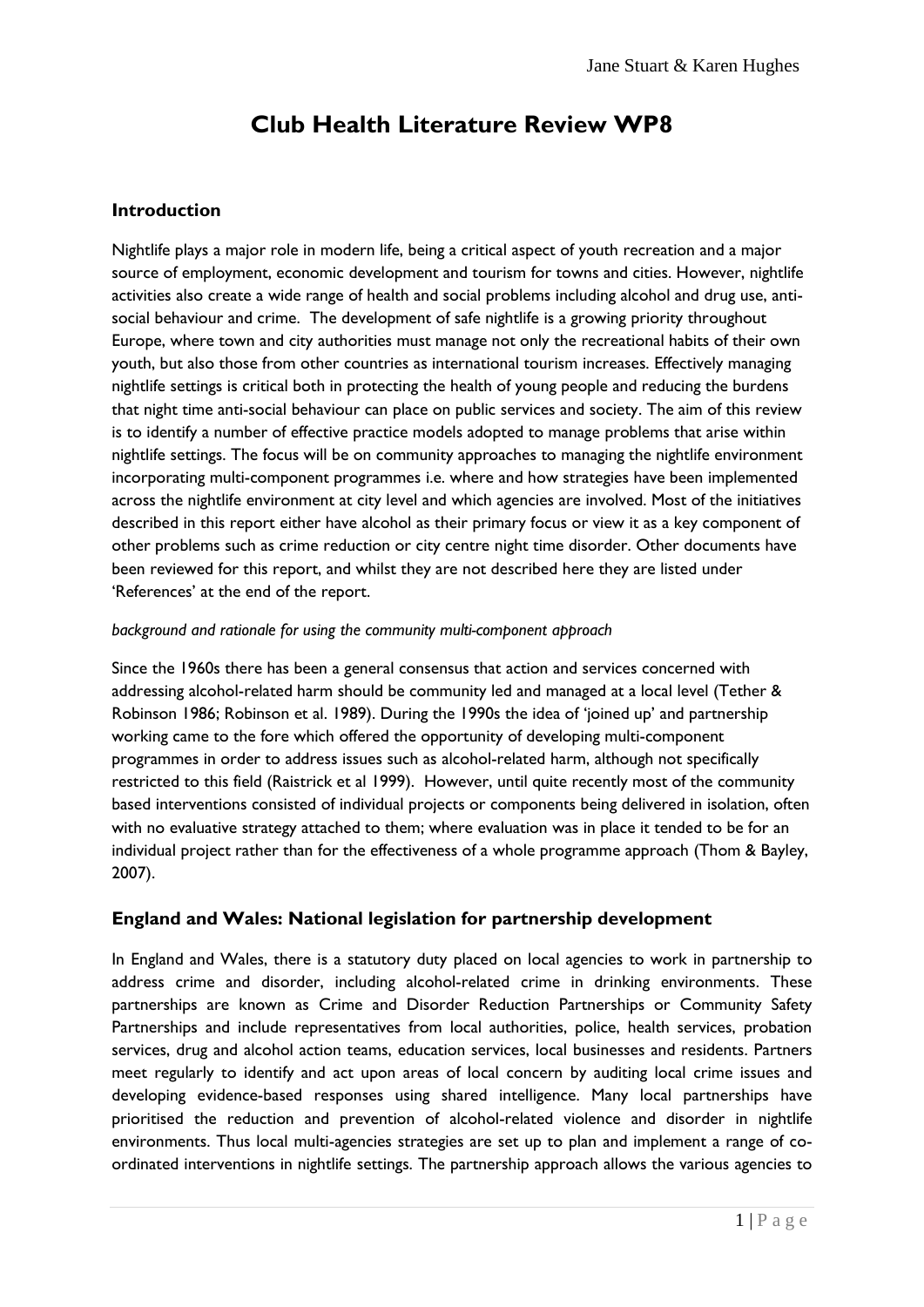understand and develop their role in prevention, prevents conflicting action between agencies and facilitates the evaluation and monitoring of prevention activity (Ai).

In the city of Liverpool, the Crime and Disorder Reduction Partnership has formed the CitySafe initiative, a formalised partnership that has representatives from relevant local agencies working together in one location. CitySafe has developed and implemented a wide range of interventions to reduce alcohol-related crime and disorder in drinking environments. Examples include:

- Targeted and high profile policing in nightlife environments to enforce alcohol legislation and deter crime;
- A Pub Watch scheme that provides a network for local licensees to work together and with police to share information, support responsible practice and ban persistent troublemakers from drinking establishments in the city;
- A training programme that provides conflict resolution skills to bar staff, door supervisors and staff working in late night food establishments.
- A taxi-marshalling scheme that provides security at late night taxi ranks;
- Subsidies to help bar owners replace glassware with safer drinking vessels;
- A street drinking ban;
- **Provision of head-mounted video cameras to door supervisors to deter crime and promote** responsible practice;
- **A** closed circuit television (CCTV) network to detect and deter crimes, and help points enabling the public to contact CCTV operators and police.
- Safer drinking messages and safety campaigns targeted at nightlife users.

The work of CitySafe in Liverpool has contributed to a 40% reduction in crime in the city since 2005, despite increased use of the city centre over this same period. Both police recorded violent crime and assault injuries treated in emergency departments have decreased over this period (Aj,Ak). At a national level, the work of Crime and Disorder Reduction Partnerships is thought to have contributed to large reductions in the number of crimes, and particularly violence, reported through the annual British Crime Survey (Ah).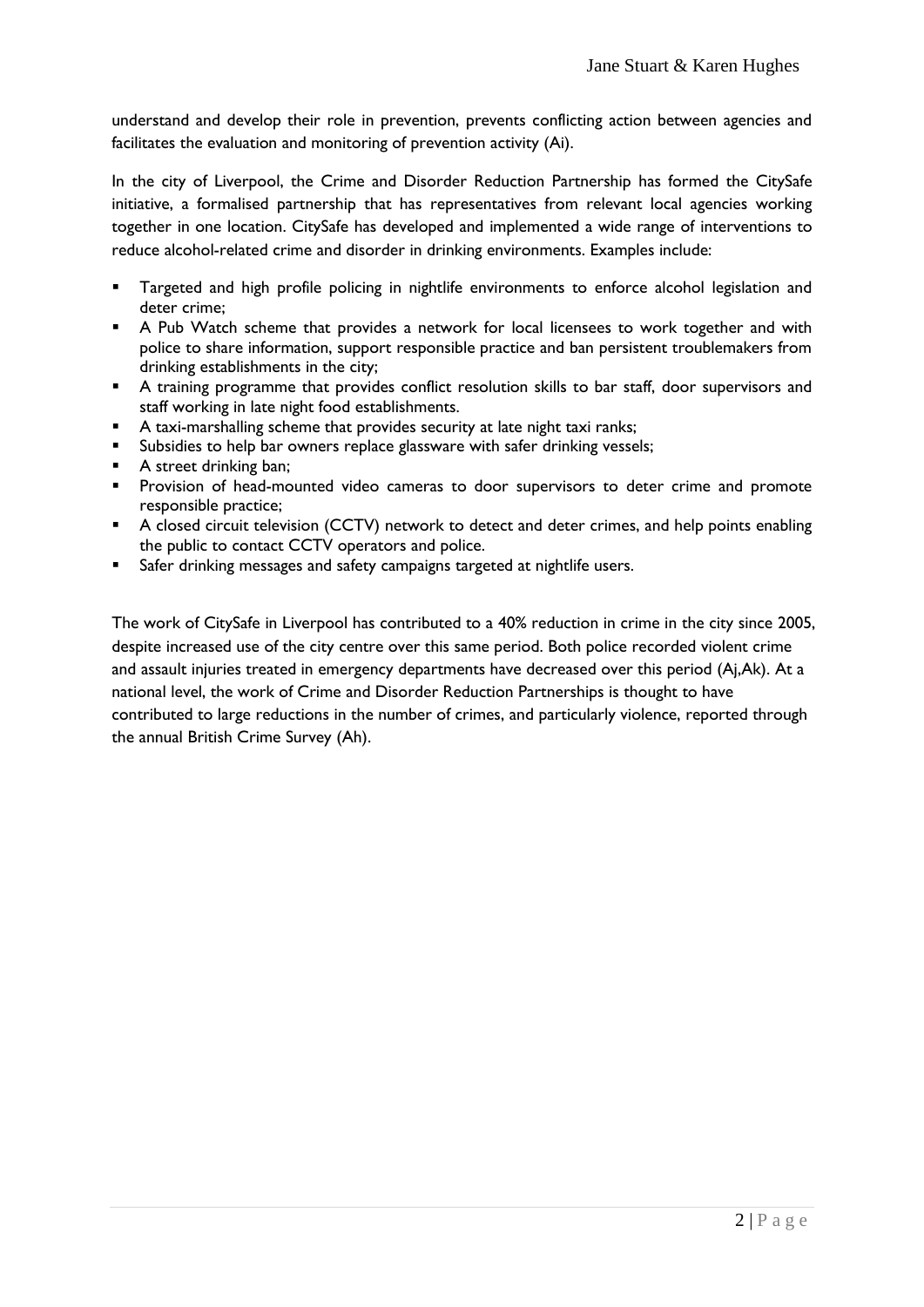### 1. **Communities Mobilising for Change on Alcohol** (CMCA) 1992-95

(Wagenaar & Perry 1994; Wagenaar et al. 1996; Wagenaar et al. 1999; Wagenaar et al. 2000a; Wagenaar et al. 2000b; Wagenaar et al. 2005)

*Aim: change policies, practices and community norms around underage drinking*

### *Context*

CMCA was a randomised trial carried out in 15 matched communities in Minnesota and Western Wisconsin aimed at changing policy and practice in local institutions regarding underage drinking. Seven out of the fifteen communities were randomly assigned to receive the intervention and the remaining eight sites were used as comparison/control sites. Each experimental community was assisted by a CMCA co-ordinator but prevention activities varied across the communities. The focus of the intervention was to reduce the flow of alcohol to young people (under 21 years) by working with those who influence the local environment. A key aim was to reduce the availability of alcohol to young people both commercially (retail outlets) and non-commercially (friends and family). The idea was to effect change in the cultural norms that encourage young people to drink by reducing 'community tolerance' toward underage consumption of alcohol . The project worked with local public officials, enforcement agencies, commercial alcohol outlets, local media and schools.

*"The target of the intervention was the entire community rather than individual young people"*

*Key elements of multi-component programmes:*

- *the existence of a strategic framework with a theoretical base for action*
- *the identification of problems defined at local levels*
- *a programme of co-ordinated action(projects) to address the problem based on an integrative programme design where singular interventions run in combination with each other and/or are sequenced together over time*
- *identification, mobilisation and co-ordination of appropriate agencies, stakeholders and local communities*
- *clearly defined aims, objectives, indicators and measures of effectiveness for the programme as a whole (although individual projects or activities will also have specified aims, objectives and outcome measures) evaluation as an integral part of the programme from the start*

(extract from Thom  $\&$  Rayley, 2007).

(Wagenaar et al., 1999)

The sites were urban rather than 'big city' locations with an average population of 20,836 per community (range 8000 to 6500); there were on average 35 bars/restaurants (on-sale) and 14 offsale retail outlets per site; three of the sites contained a college; before the trial none of the communities were involved in any other funded efforts to reduce alcohol consumption by young people.

### *The intervention*

The focus of the programme was twofold: first of all to make it more difficult for young people to obtain alcohol, and second to promote the unacceptability of underage drinking within the local culture. The programme was implemented in seven local communities (all socially and geographically distinct) in Minnesota and Western Wisconsin over two and a half years. A seven-stage plan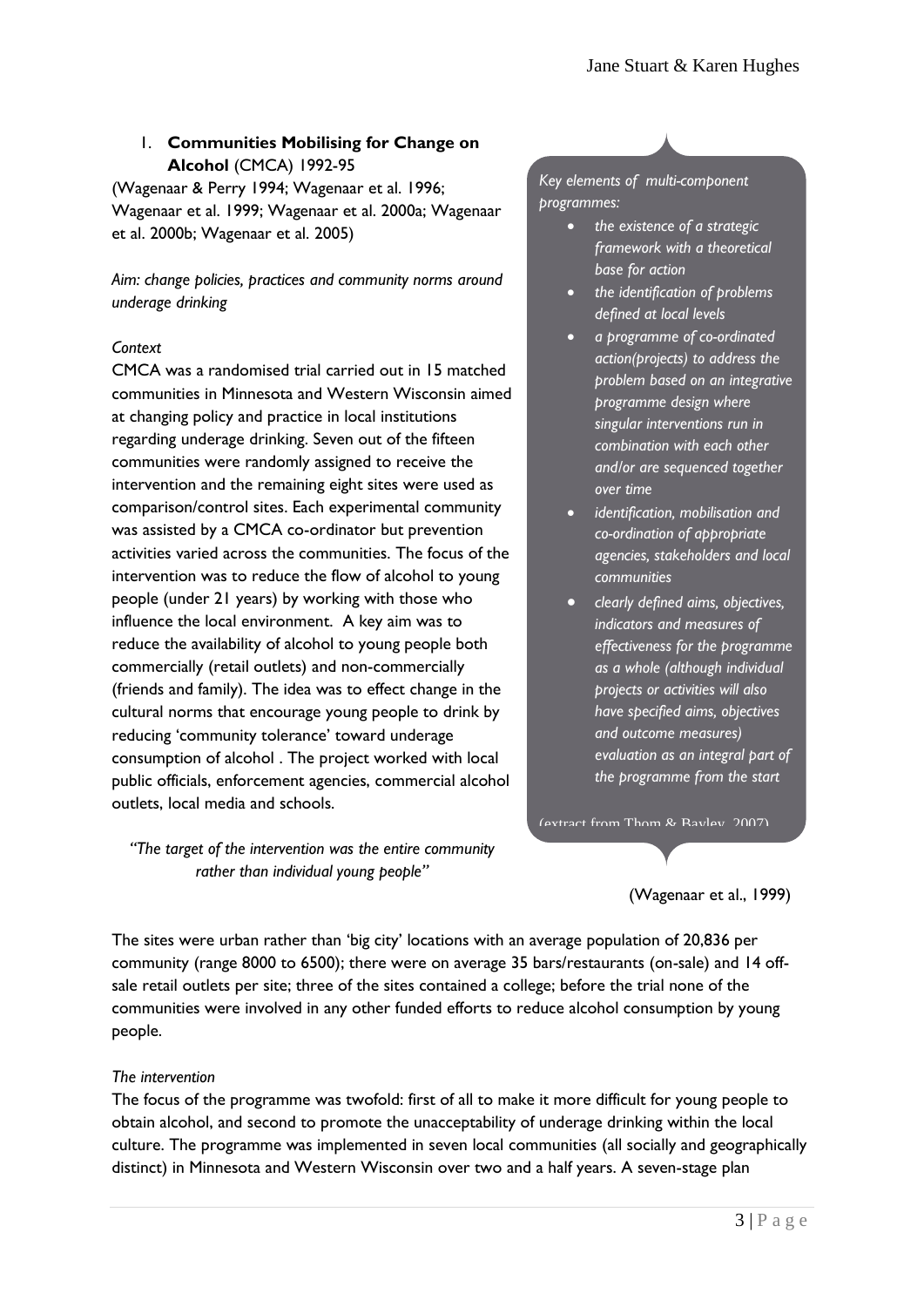followed an organized process in each programme area (Wagenaar et al., 1999). First of all a community assessment was carried out by CMCA organisers to look at local needs and resources. The assessment involved familiarisation with their local community demographics and the collection of community level data such as interviews with local residents and stakeholders (such as city councils and administrative agencies) concerning their perceptions of underage alcohol consumption in the area. Other strategies included media analysis and power-mapping (power relationships within the community). Following this exercise a core leadership group was formed at each site which built on contacts made during the initial community assessment phase and comprised key local organizers. These individuals tended to possess a set of skills or contacts useful to the programme and who had expressed concern about underage drinking during interviews carried out with local community members.

The core strategy group developed an action plan which delineated activities and included a timeline of implementation and goal achievement; examples of activities at an institutional level included developing proposals for changing local alcohol control policies. At a more informal level activities such as increasing the number of police patrols were instigated. Building a mass base involved expanding community awareness and attracting new support for the programme. A number of local community residents supported the core strategy team but did not take part in the CMCA (programme organisers) meetings; they performed tasks such as communicating with public officials and attending programme events.

Action plans varied according to the needs of the community and the confidence of the core team. Strategies included in the plans varied from proposing institutional policy changes to increasing awareness of underage drinking both in the private and the public sector. Examples of implementation include the prohibition of beer kegs at university events and restricting drinking alcohol to a small area; test purchasing exercises in partnership with the local police; the distribution of fliers to graduates and their parents about drinking at graduation parties; the production of videos about underage drinking shown on local television; an alternative sentencing program for young people who broke the underage drinking law was introduced in two communities; training for bar staff in responsible beverage service was introduced in five communities. The sixth stage of the programme was concerned with sustainability and maintenance of the efforts made by the local communities once the programme funding came to an end. Several of the communities sought alternative funding to continue to address underage drinking.

### *Evaluation and results*

Evaluation took place across the seven programme sites as well as in eight randomly assigned control or comparison sites. Baseline surveys were carried out with a number of targeted groups in each community and repeated three years later. Target groups for the survey included high school students, 18-20 year olds, alcohol retailers and strategy team members. Other evaluation measures included content analysis of media coverage, police data on arrests and car crashes, and underage test purchasing of alcohol. Responses to the second survey indicated there were fewer alcohol sales to minors and licensees did more age-checking of young people (these results were checked by using young looking alcohol purchasers). There was a decrease in alcohol sales to minors of 10.2% for bars and restaurants and 4.57% for off-license premises. A telephone survey with 18-20 year olds found that compared to the control communities those in the intervention communities were less likely to drink alcohol themselves or to provide it to others who were underage (Wagenaar et al. 2000a); in addition to reducing drinking there was also reduced associated behaviours such as drink-driving,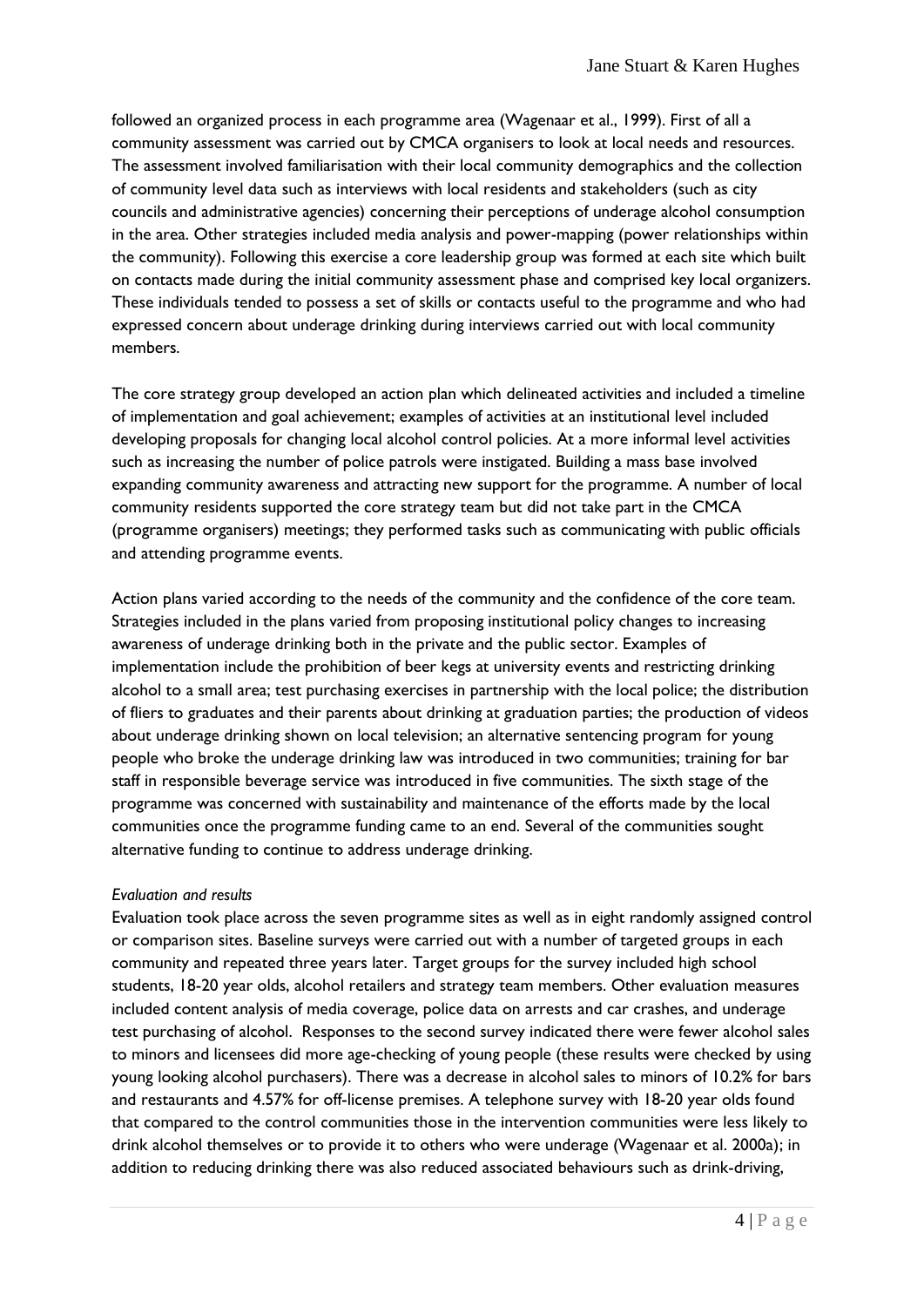attempting to buy alcohol and providing alcohol to minors for this group. Compared with the control communities the intervention communities reported fewer drink-driving arrests and fewer disorderly conduct violations amongst the 15-17 year olds (Wagenaar et al. 2000b). After the fifth year of the project the intervention communities reported more awareness of the need to regulate the sale of alcohol to young people (Wagenaar et al. 1996)

## **2. The Sacramento Neighbourhood Alcohol Prevention Project (SNAPP)**

(Treno et al. 2007)

### *Aim: reduce underage access to alcohol, alcohol-related harms, crime*

### *Context*

SNAPP was a neighbourhood level intervention carried out in two neighbourhoods in Sacramento, California. The main aim of this project was to reduce youth access to alcohol, risky drinking and associated harms. The age range of the target groups in this project was between 15 and 29 as this was the age group identified as having high rates of alcohol-related problems (as opposed to under 21s for example who were the target group in other studies such as the CMCA described earlier). The two neighbourhoods were ethnically and economically diverse with high rates of crime and both sites had high concentrations of bars and off-premise alcohol outlets. Components of the intervention included mobilisation, community awareness, responsible beverage service (RBS), underage access law enforcement, and intoxicated patron law enforcement. In addition to evaluating intermediary measures such as youth access to alcohol and intoxicated patron service, outcome evaluation was also carried out to examine alcohol related injuries and police incidents. The study took a phased quasi-experimental approach which means that interventions were administered first in one site whilst the second site served initially as a 'no-treatment' comparison site; subsequently interventions were administered to the second site which served as a replication test of effectiveness.

### *The intervention*

Implementation involved project lead agencies working with neighbourhood advisory committees from each of the two areas to mobilise the local communities. Committee members were identified through initial consultation and tended to be key stakeholders and local gatekeepers from local agencies. A second layer of sub-advisory groups addressed specific interventions. Research staff coordinated with the committees on a regular basis to collect local data. Activities such as local presentations of research findings and local statistics relating to underage drinking increased community awareness of alcohol related problems. A programme of responsible beverage service was put in place which involved manager and server training for all on and off premise licensed alcohol outlets in the two neighbourhoods focusing on age identification, the problems associated with selling alcohol to minors and those who were intoxicated, as well as reviewing existing policies around selling alcohol to those underage. Working with local police, there was increased law enforcement concerning the sale of alcohol to minors including test purchase activities at off license premises. Letters were also sent by the police to on premise licensees to inform them about increased law enforcement (including undercover operations) regarding intoxicated and underage patrons.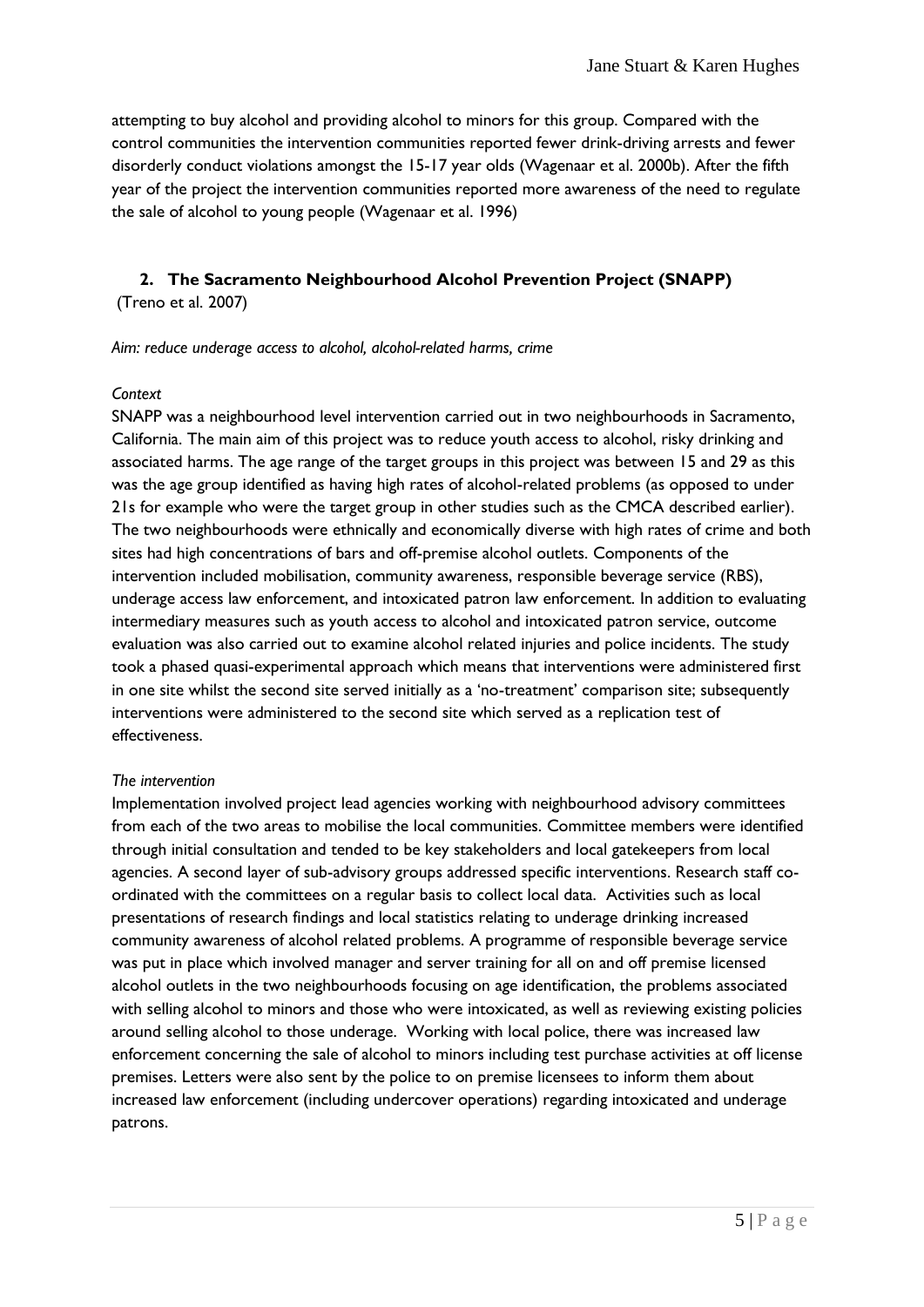### *Evaluation and results*

Process and outcome evaluation was conducted for this project with outcome data collected from police crime data, the Sherrif's Department and the local fire service; these data consisted of incident reports for assault, car crashes, alcohol or drug problems or suicide. Results indicated a significant reduction in assaults, car crashes and the sale of alcohol to minors (Treno et al, 2007).

### **3. "A Matter of a Degree" (AMOD)**

(Weitzemann et al. 2003; Weitzemann et al. 2004; Nelson et al. 2005)

#### *Aim: reduce alcohol use, alcohol related harms*

### *Context*

This project was a community based and environmental preventative initiative implemented in ten colleges in the US, aimed at reducing heavy episodic alcohol consumption (binge drinking) and related harms amongst students. Grants were provided to universities who have high levels of problem drinking; the grants supported the development and operation (lasting between five to eight years) of a strategy of environmental change (i.e. social and structural determinants). A coalition of university and community representatives planned and implemented activities which included efforts to reduce the availability of, and access to alcohol through price, promotions and advertising. Three outcomes were anticipated from the intervention which included changes in alcohol related policies and practice, changes in the availability of alcohol and in the social norms surrounding the student drinking culture, as well as a reduction in the levels of binge-drinking and related harms. In addition, implementation of the programme was examined to evaluate fidelity to the programme model at each of the sites.

### *The intervention*

The initial stage of the programme involved the formation of a college-community coalition who planned the intervention activities. Membership of the coalition varied from campus to campus (range 16-101 members) though all had student representatives and most had members of the university faculty. Representatives from the local community included members of local government, some from local state government, landlords of student housing, and local alcohol merchants. At the end of the first year of implementation 255 discrete intervention activities had been introduced across the sites. Examples included a media campaign about the second hand effects of alcohol and an organised letter writing campaign. Most interventions were designed to alter the social norms relating to alcohol use with fewer addressing legal sanctions regarding alcohol misuse, or the advertising and promotion of alcohol.

### *Evaluation and results*

A quasi-experimental longitudinal design was used to analyse alcohol consumption and related harms using repeated cross-sectional survey data from the Harvard Public Health College Alcohol Study (CAS). Comparisons were made between the 10 (aggregated) AMOD study sites and the other 32 colleges in the CAS study. There were no significant differences between the overall ten-college AMOD data and the 32 other colleges. However, results for five of the colleges that most closely implemented the programme of environmental change indicated significant decreases in alcohol consumption, alcohol related harms and second-hand effects. Analyses looking at student drinking and driving found significant reductions in driving after drinking, driving after having at least five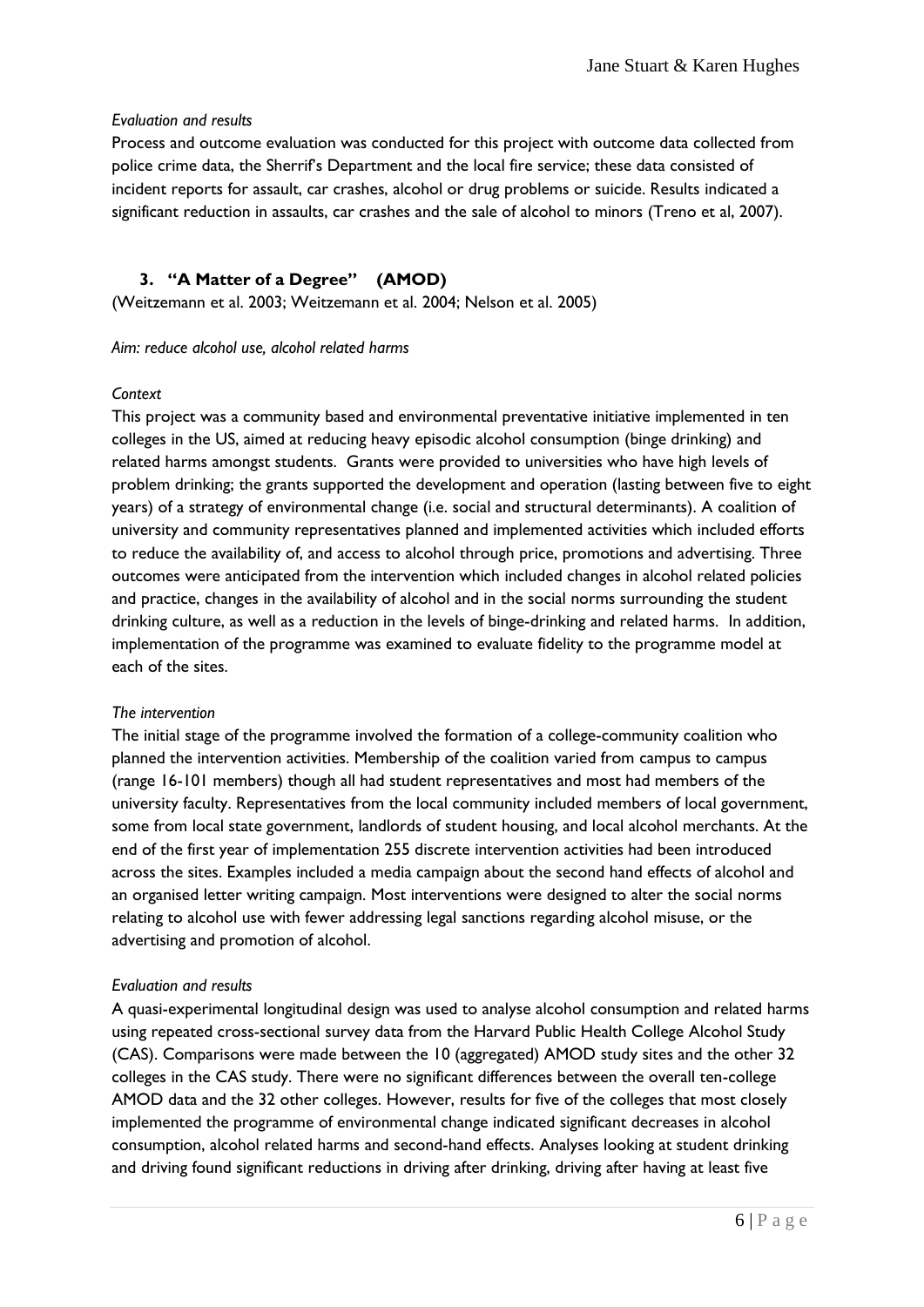drinks, and being in a car with a driver who was "high" or drunk. There were no similar patterns of improvement in the remaining five colleges in the programme or the thirty two colleges that were selected for comparison.

### **4. Preventing Alcohol Trauma: a Community Trial (1991-96)**

(Holder HD et al 1997; Holder 2000; Holder 2001; Holder 2004)

#### *Aim*: *to reduce alcohol-related injuries and deaths*

#### *Context and evaluation*

This was a five year research project (carried out in the late 1990s) and involved three communities in two states (two in California and one in Carolina) with populations of approximately 100,000. Each community trial site contained an experimental community who received the prevention intervention and a control or comparison community who did not.

### *The intervention*

This community action approach included five mutually reinforcing components which were: community mobilisation, responsible beverage service, an increase in drinking and driving enforcement, reducing the availability of alcohol to those underage, and introducing local zones with reduced alcohol availability. Community mobilisation involved working with existing groups and task forces to implement strategies such as increasing public awareness of alcohol related harms and the prevention activities that were being introduced to address them. Responsible beverage service aimed to change serving practices towards intoxicated customers thus reducing risky alcohol-related behaviours; targets for this component of the programme included professional hospitality associations such as bars, hotels and restaurants. The goal of the underage drinking component was to reduce access to alcohol by minors through enforcement of underage alcohol sales laws at offlicense premises and to increase awareness of the problem through media advocacy. In order to prevent drunk driving incidents enforcement officers were trained in new techniques for detecting those driving whilst intoxicated as well as increasing public awareness of the risk of being caught; an added component empowered 'significant others' and retail outlet personnel to intervene in order to prevent an individual driving whilst drunk. Local zoning powers were used to restrict access to alcohol in areas of known alcohol-related problems, for example preventing the opening of new alcohol retailing outlets and closely monitoring existing premises for compliance with alcoholic beverage control regulations.

#### *Results*

Results indicated a statistically significant increase in coverage of alcohol-related issues in the experimental communities compared to the control communities (e.g. increasing public awareness of drink-driving law enforcement); there was a reduction in underage sales of alcohol; a reduction in alcohol related car crashes; and an increase in responsible alcohol serving practices in bars and restaurants.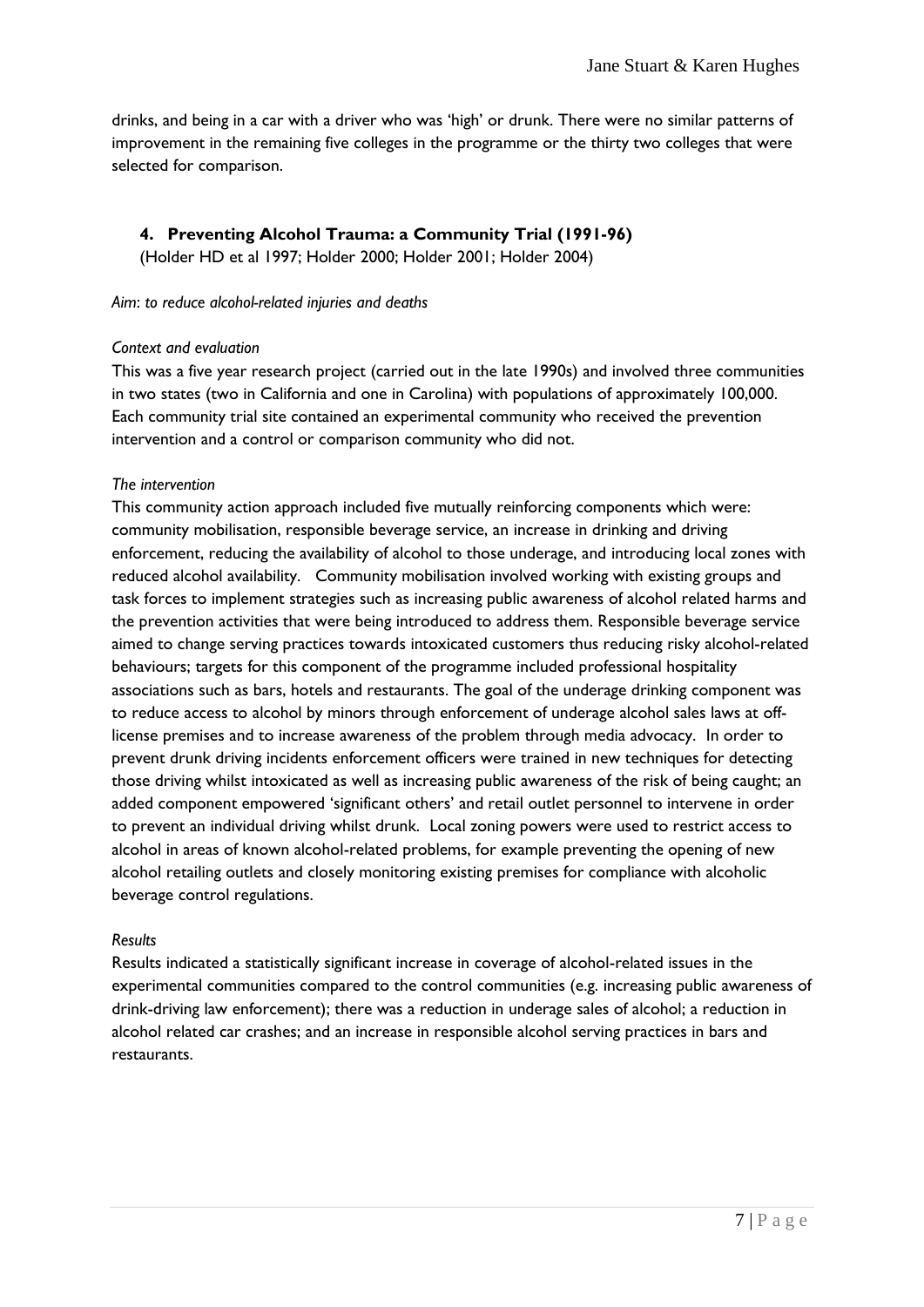**5. The Stockholm Prevents Alcohol and Drug Problems Project (STAD)1996-2006**

(Wallin E et al. 2002; Wallin E, 2004; Wallin E et al. 2004; Wallin E et al. 2005; Wallin E 2007)

*Aim: reduce alcohol related violence and disorder* 

### *Context*

This community action approach targeted licensed premises in Stockholm and was launched by the Stockholm County Council. The focus of this project was to prevent and reduce alcohol related harm, in particular violence and disorder. In the decade preceding the project, the number of licensed premises, and alcohol consumption, had increased considerably due to changes in the national alcohol policy. The increase in alcohol related problems became a cause for concern at the Stockholm County Council and as a result a 10 year community project (STAD) was launched in 1996 which aimed to target licensed premises.

### *The intervention*

This approach involved community mobilisation, training in responsible beverage service, and enforcement. Community mobilisation included the formation of an action group consisting of key local figures from organisations such as the Licensing Authority, the police, the hospitality industry, and the organisation for licensed premise owners. This group met on a regular basis (six times as year) for the life of the project. Key components in this intervention were the development of a two-day training course in RBS, and stricter enforcement of alcohol laws. The RBS training was given to servers, doormen and licensed premise owners; it consisted of information about Swedish Alcohol Law, the medical and behavioural effects of alcohol, information about other drugs, conflict management, and how to refuse service to someone who was drunk.

### *Evaluation and results*

Two study areas were designated within the project area: the northern part of central Stockholm which contained approximately 550 licensed premises, and the southern part of the city centre (approximately 270 licensed premises). The northern area received the intervention and the southern area acted as the control or comparison area. A repeated measures design was used to test the efficacy of the intervention. In order to collect baseline data, actors were employed to portray obviously intoxicated patrons and they visited 92 licensed premises. In 1996 the baseline rate for refusal to serve someone who was drunk was 5% (no difference in either the north or the south of the city). At first follow up in 1999 103 licensed premises were visited (61 in the intervention are and 42 in the control area). Results indicated a 47% refusal rate in the intervention area, with a statistically significant difference between the intervention and comparison area. The same procedure was used at second follow-up (actors were again employed to portray intoxicated patrons) and the refusal rate was 70%. The researchers suggest that the most likely reason for the improvement in the figures is a combination of community mobilisation, RBS training, and increased law enforcement of alcohol laws.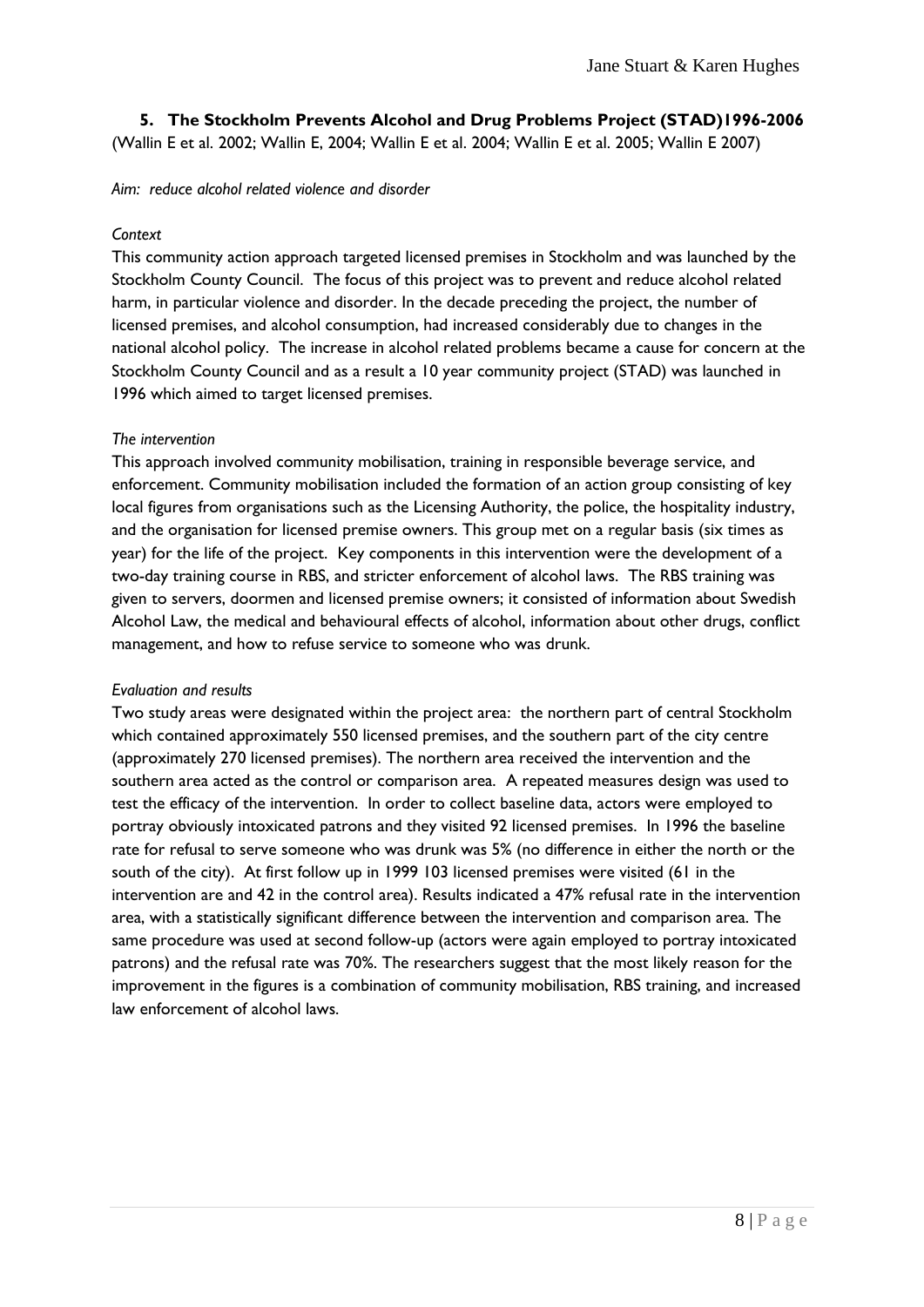### **6. Surfers Paradise Safety Action Project 1992-1993**

(Homel et al. 1996; Hauritz et al. 1998)

*Aim: to reduce alcohol-related violence and disorder*

### *Context*

Surfers Paradise is a tourist resort located in Queensland Australia with a population of a quarter of a million permanent residents and many more temporary residents (visitors/holiday makers). In 1993, after a period of rapid growth as a major international tourist destination, the resort was experiencing high levels of alcohol-related violence and disorder, much of it centred on the business area of the city in which a number of nightclubs and bars were situated. Particular factors providing cause for concern at the time included drinks promotions encouraging mass intoxication, groups of young men, inefficient methods for dealing with drunken patrons, and aggressive bar staff and security personnel.

### *Intervention*

Initial steps included the formation of a representative steering committee and community forum, and the subsequent development of four task-groups addressing the following issues: safety of public spaces, security and policing, community monitoring, and venue management. A safety audit was implemented and the task groups collected data and examined the issues. Activities included implementing "neighbourhood watch", introducing registration and training for security personnel, providing shuttle buses from the night club area to reduce drunken driving, media liaison, the development of risk assessments in licensed premises as well as introducing a code of practice (regulating serving and security staff) for nightclub managers, and various training programs for the community project staff, bar staff, security staff, and police.

### *Evaluation and results*

Baseline data was collected prior to implementation of the project when there had been no community activity to reduce alcohol-related violence. The data came from multiple sources and included surveys (community, local businesses, and young patrons), observation of licensed premises, interviews with licensees, police records, and incidents recorded by security companies. The intention had been to apply a repeated measures design and use the same procedures nine months later, after the project had been operating for nine months. However due to unforeseen problems some of these measures were not repeated (e.g. the surveys). Venue observations took place in 18 nightclubs in the central area of Surfers Paradise in 1993 before the project and again a year later in 1994 after the interventions were implemented (although the sample was reduced to 16 due to closure of two clubs for poor practice or a breach of the Liquor Act). A number of significant changes were reported including greater friendliness of the doormen (who had increased in numbers), friendlier and more relaxed patrons with less swearing, rowdiness, hostility and decreased blatant sexual activity; there were also lower levels of observed violence and aggression. Incidents recorded by security staff relating to drunk and disorderly behaviour, urinating in the street, minor assaults and general brawling showed a decline between 1992 and 1994, and the researchers note that the project may have contributed to this trend despite problems with recording of the data in the early part of 1993. Police data also showed a decline in assaults of 34% for the latter part of 1993 compared to the same period in 1992. The researchers suggest that taking all the data sets into consideration there was a real reduction in violent crime and disorder in Surfers Paradise.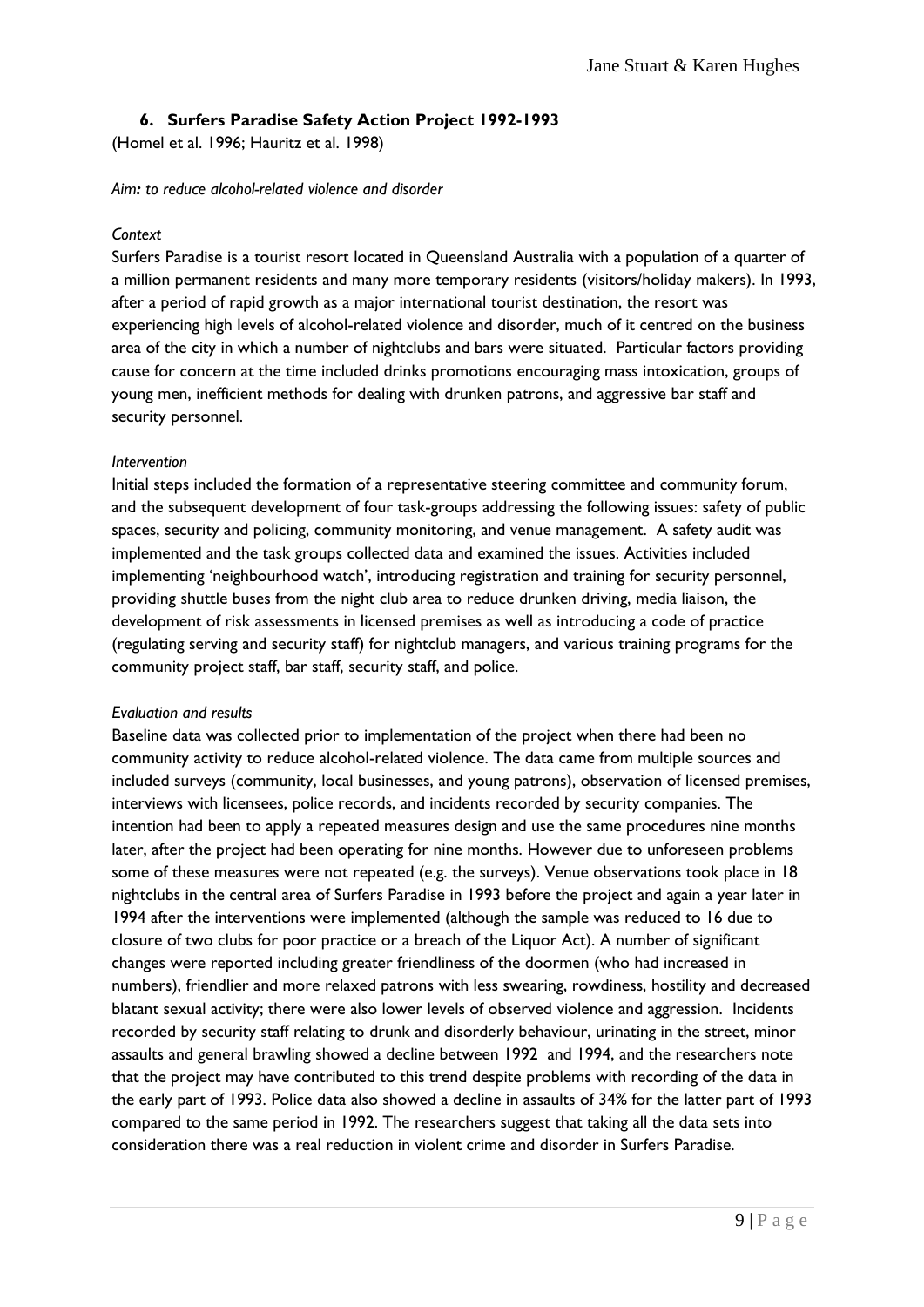### **7. Local Government Safety Action Projects 1995-1996**

(Hauritz et al. 1998a; Hauritz et al. 1998b; Homel et al. 2004)

### *Aim: reduce alcohol related violence and disorder*

These projects were replications of the models of practice developed in Surfers Paradise aimed at reducing alcohol related violence and disorder (described in the previous section). They were implemented in three North Queensland cities: Cairns, Townsville and Mackay in 1995 and early 1996. Homel et al (2004) describe the problem-focused responsive regulatory model thus:

*"A problem-focused approach requires a careful analysis of the total environment of licensed venues, including drinking and its controls but also the social and physical environments, patron mix and management practices."*

### *Evaluation and results*

Evaluation was by means of analysis of police data and observation by patron-observers of aggression, alcohol consumption and management practice in licensed venues at two time-points: pre (1994) and post intervention (1996). Results indicated major reductions (a decline of 75-81%) in aggression and violence and an improvement in aspects of management practices. Key predictors in terms of physical violence included fewer very drunk men, less overt sexual activity, availability of public transport and improved comfort (in terms of seating in licensed venues). In terms of non-physical aggression predictors were fewer Pacific Islander patrons, less male swearing, fewer intoxicated patrons and more chairs with armrests.

### **8. TASC Tackling Alcohol-Related Street Crime 2000-2002**

(Maguire et al. 2003; Warburton & Sheperd 2006)

### *Aim: reduce alcohol related violence and disorder*

### *Context*

TASC was a multi-component project which focused on tackling alcohol-related street crime in Cardiff and the Cardiff Bay area (defined as police sectors 29 and 30). Following a period of rapid change in the city resulting from considerable investment and regeneration, the proliferation of licensed premises (such as "theme" pubs and clubs) led to the development of a lucrative night time economy. Large numbers of young people from all over the South Wales area were attracted into the city at night with revellers typically moving from early evening drinking in pubs to all night clubbing venues. Alcohol related violence and disorder which was concentrated round city centre entertainment areas became a major public health concern both for the offenders and the injured. As a consequence all licensed premises were targeted for interventions in two areas of the city (defined by police sectors), and suburban areas that were not subject to TASC interventions were designated as comparison sites. The scheme was police led but involved a multi-agency approach; partners included Cardiff County Council, the University Hospital of Wales, and the Cardiff Licensees Forum (from the private sector).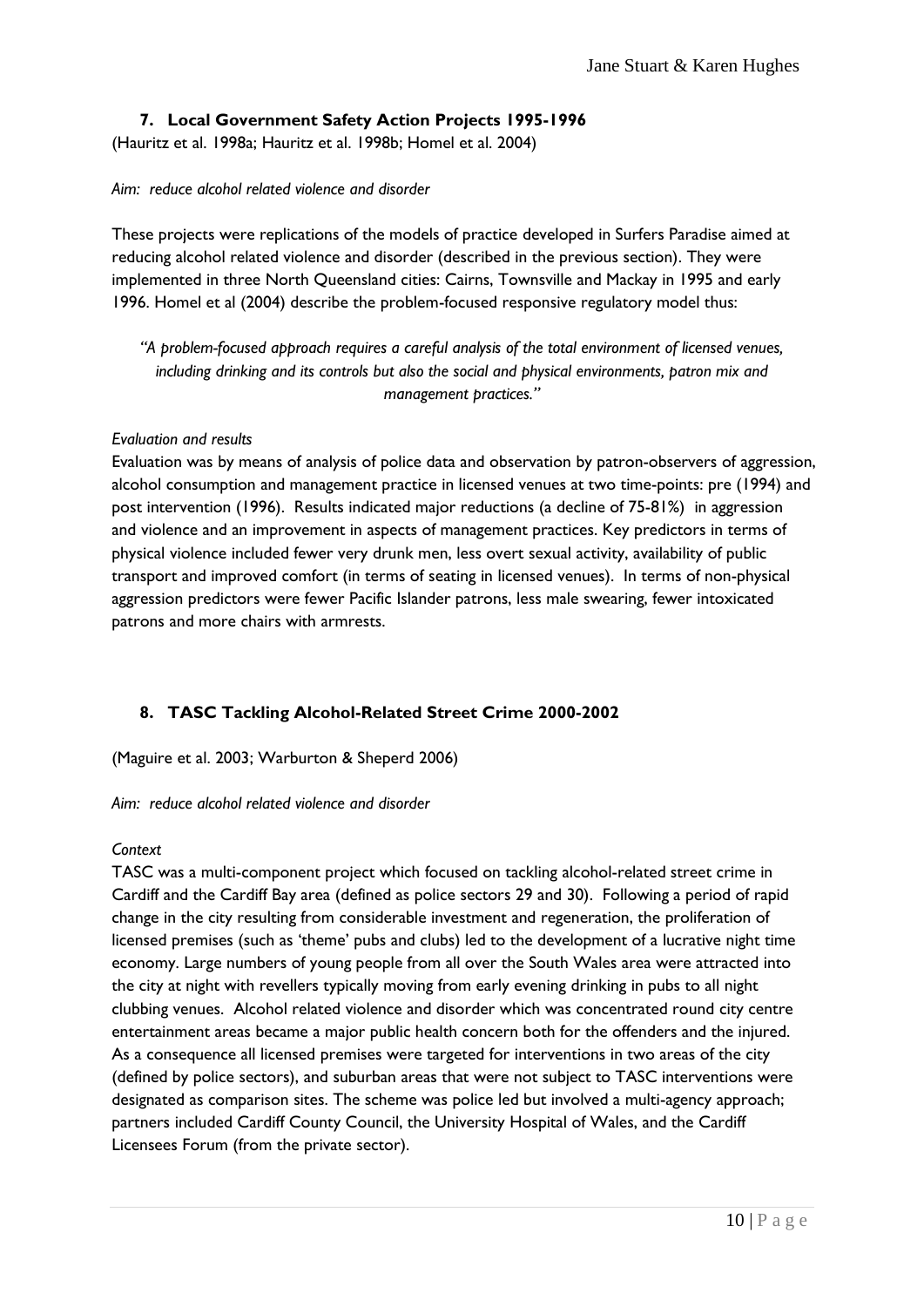### *Intervention*

A longitudinal controlled intervention was delivered in three stages, during the first stage the interventions were refined and developed. A range of interventions included low and high level targeted police operations, and an Emergency Department (ED) intervention. Low level police intervention included regular telephone contact with managers of licensed premises by the TASC project manager as well as visits to the venues (regular monitoring) by the TASC sergeant; door staff were regularly checked against the Licensed Premise Supervisor Register to ensure training and registration had taken place, training was also extended to two days (from less than one day) and incorporated an 'innovative conflict model and encourage a sense of professionalism' (Maguire & Nettleton 2003: 18). High level police intervention (these were additional to the low level interventions) included an eight week high profile policing programme on two roads which were trouble hotspots, traffic management for conveying clubbers away from venues at the end of the night, proactive monitoring of CCTV by the TASC inspector and instructions to the police camera room, a one-day covert police operation in conjunction with door staff in which police officers, a drugs dog and a traffic vehicle monitored clubbers entering venues (anyone attempting to avoid search were followed to their cars). ED intervention was delivered in two high-risk licensed premises which had experienced high numbers of assaults; a maxillofacial and an ED consultant visited the premises and presented graphic details of injuries that had been sustained in the premises (along with numbers of assaults) to the managers of the venues. The managers were also told that a report would be given to the local media in six months time reporting on the number of violent incidents in their premises. Police interventions were also delivered in these clubs rated as "violence hotspots'.

### *Evaluation and results*

Outcome evaluation assessed the impact of the TASC interventions in reducing alcohol-related violence during the lifetime of the project. A TASC database which recorded incidences of alcoholrelated violence and disorder (including details of time, location, weapons used, injuries sustained, characteristics of victims and offenders) was developed for the project and maintained by a data analyst for the life of the project. Comparisons were made of levels of alcohol-related violence in Cardiff and the Cardiff Bay area both before and after the TASC interventions were delivered. Assault injury data from Cardiff ED were also entered into the TASC database; figures for alcoholrelated injuries for 12 months prior to the commencement of the project served as baseline information. Results indicated that targeted police intervention was associated with a reduction in assaults in licensed premises (34% overall and 105% in the central nightclub area); where police and ED intervention were combined there was a significantly greater reduction compared to police intervention alone. Risk of street assault was greater in areas round licensed premises in the city centre and correlated with the numbers and capacity of the venues.

### 9. **Purple Flag Scheme for better town centres at night (UK)**

The Purple Flag Scheme has been developed in conjunction with a number of agencies and government departments such as the Home Office, Department of Communities and Local Government, Department for Culture, Media and Sport, Association of Chief Police Officers, British Institute of Innkeepers, Institute of Licensing, Business in the Community and the Association of Town Centre Management (lead partner). It was launched in 2009 and is a UK initiative which sets standards for vibrant, safe and secure night time economies in towns and cities in the UK. The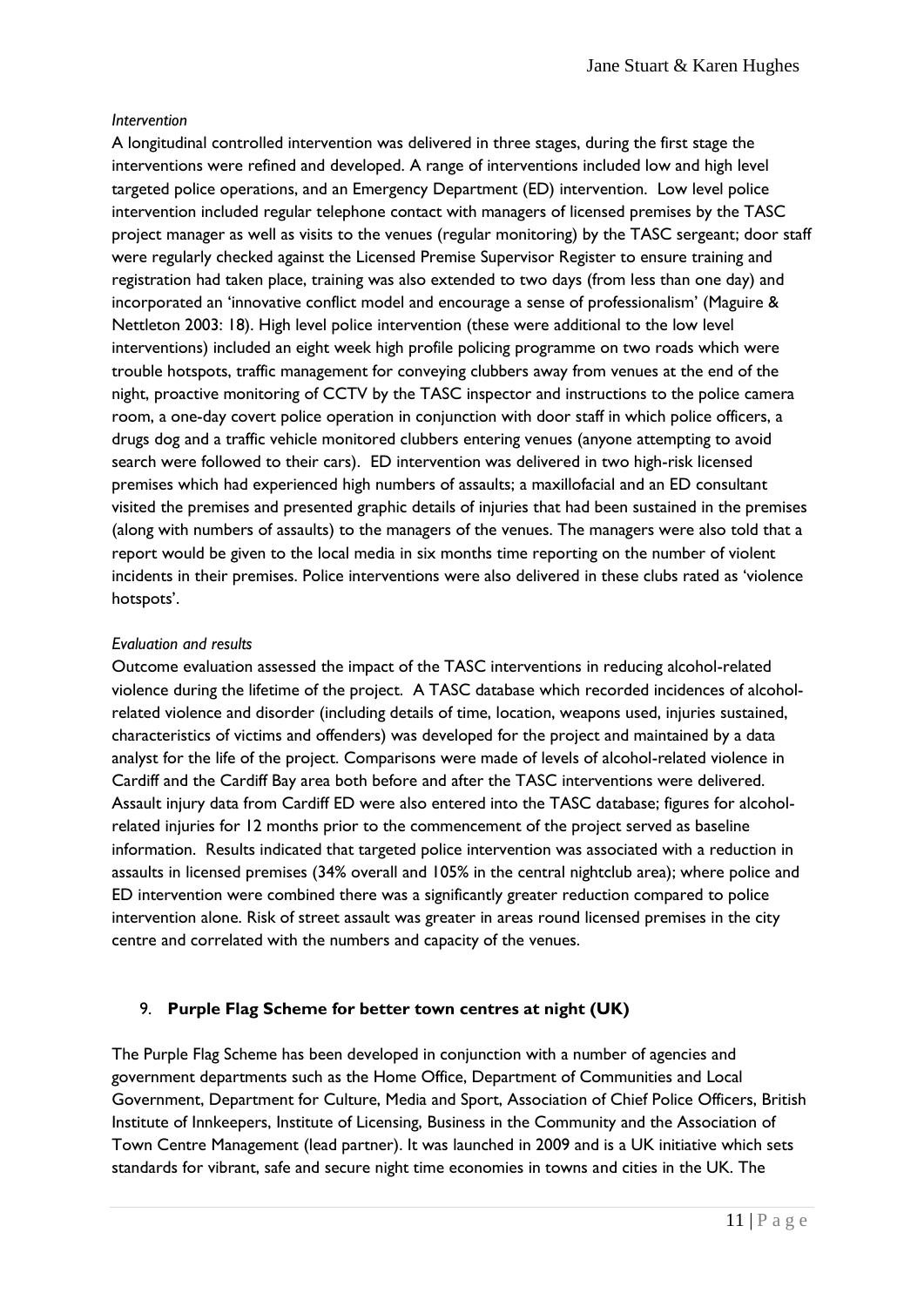Purple Flag has been described as the new gold standard for managing the night time economy (just as Blue Flag is an indicator of a good beach and Green Flag a good park), Purple Flag is set to be the indicator of where to go for a good night out.

Purple Flag status can be achieved through an accreditation process which involves a team of experts from a wide range of professions assessing how a town or city centre operates and manages its night time economy. To secure the award an area needs to demonstrate set standards in key areas. The core standards sit within a policy framework and to achieve Purple Flag status there needs to be evidence of a clear aim and common purpose for the management of an area; this would be evidenced by an appropriate local strategy based on integrated public policy and a successful multisector partnership.

The core standards focus on wellbeing, movement, appeal and place. The standard for *wellbeing* includes active policing and surveillance, responsible customer care, proactive licensing and regulation, addressing alcohol abuse, active business involvement, and good public engagement; *movement* alludes to a secure pattern of arrival, circulation and departure and includes safe, affordable public transport, secure late night parking, well designed pedestrian links and practical information for travellers (an example of safety initiatives might include taxi marshals, street marshals, rapid response ambulances and how drunken incidents are dealt with); *appeal* includes a choice of eating venues, licensed venues to suit a variety of ages, tastes and lifestyles, a vibrant cultural and arts scene; *place* alludes to good design and successful density of venues and attractions as well as respect for location and identity of the area.

The assessment itself is an "on the ground" appraisal of how an area manages its night time economy and measures performance against set standards in each of the core areas. An appraisal template has been developed based on research in six pilot locations which were used to test the concept and methodology of the Purple Flag scheme. In addition to key issues being monitored throughout the night, time banding is used to divide the night into sections allowing specific issues relating to each band to be examined. Time banding is stratified as follows: 5-8pm - early evening; 8-11pm late evening; 11-2am night; 2-5am late night. Examples of issues in the separate bands include patterns of arrival for a night out and street events in the early evening, opening of late night venues (clubs and bars) in the late evening, people leaving clubs and bars and their journey homewards between 11 and 2am, venues staying open and movement between them late at night. Key issues include behaviour on the streets, drunkenness, policing, CCTV coverage, and transport.

Each of the standards are assessed on specific aspects and can receive a grade in one of five colour coded categories: purple – excellent/outstanding, dark green – above the expected standard, light green – achieves the expected standard, light red – below the expected standard, and dark red – significantly below the expected standard and an area of primary concern. In order to be awarded Purple Flag status an area must achieve the expected standard in all elements (including the policy envelope) with no reds.

### *The assessment process*

Applicants receive a pack (on payment of a fee) and detailed instructions about the process. The first step is to map the area to be assessed showing location of attractions and key services; a written 'snapshot' of the area giving a contextual profile is also required during this preliminary stage. Applicants then complete a self-assessment chart based on overnight appraisal of the designated area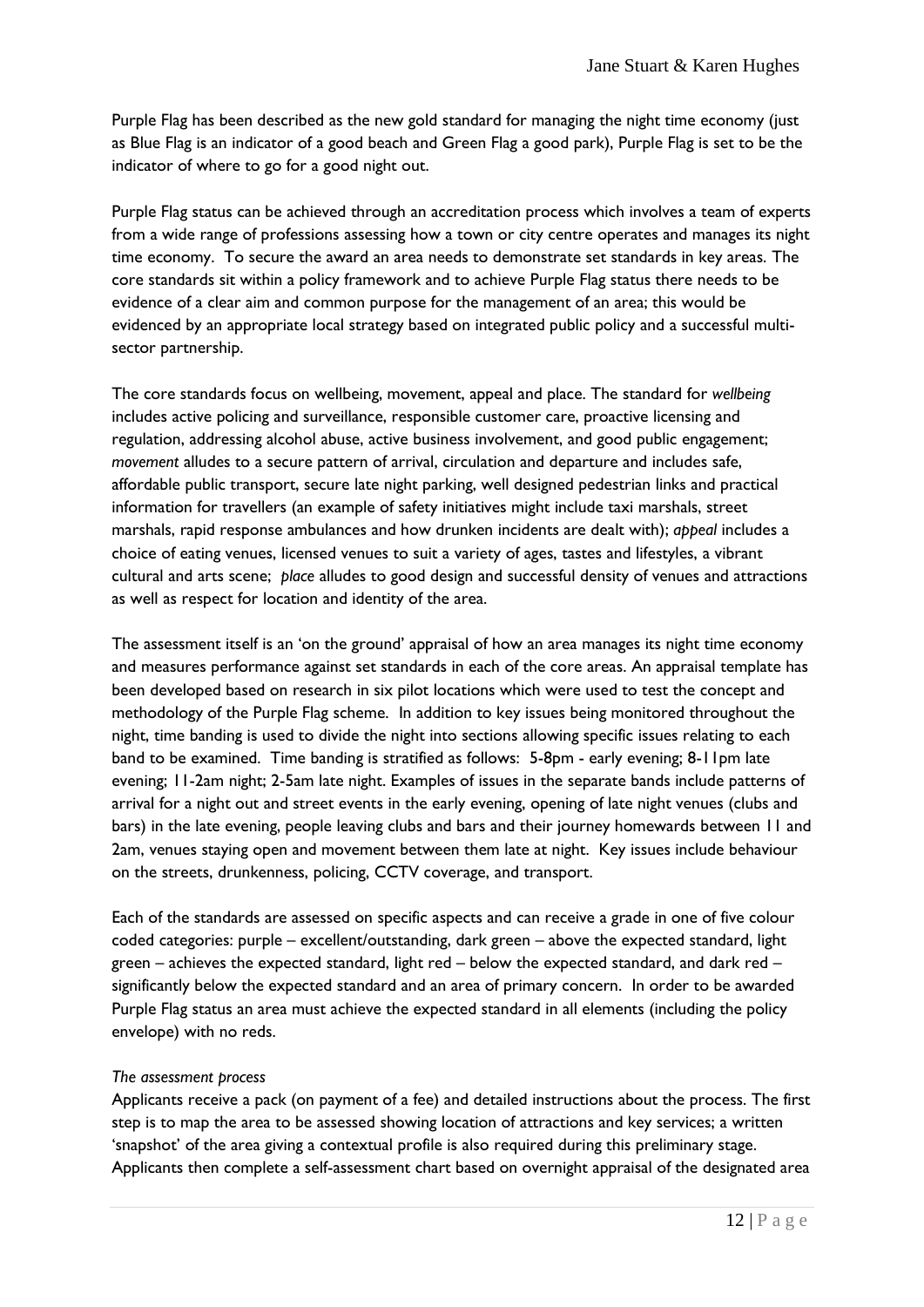(using guidance set out in the applicants resource pack). This initial survey identifies any areas for improvement or action. The next step is an overnight appraisal by two Purple Flag assessment team members, working alongside the applicants; a follow-up meeting then takes place between the assessors and the applicants to check facts and any variances between the applicants' entry documents and the appraisal team"s observations.

A Purple Flag assessment panel review all the documentation including the findings from both the appraisal team and the applicants' documents. The review leads to accreditation or rejection with accompanying practical feedback and commendation for specific good practice. Those who are successful in achieving Purple Flag status attend an official awards ceremony and are then listed on the Purple Flag website as well as being featured in promotional and marketing activity related to Purple Flag. Suggested benefits (based on early research) include a raised profile and improved public image for the location, wider patronage and increased expenditure, lower crime and anti-social behaviour, and more successful mixed use economy in the longer term.

#### *Evening economy development support*

There is support for those areas who aspire to Purple Flag status but who are some distance from reaching their goal. The ATCM have piloted a programme that provides a constructive framework within which an area can work towards achieving the standards required for Purple Flag accreditation. There are seven stages in the programme (which could take up to two years to complete) including the following: baseline review of the evening/night time economy and visions for the future; outline management plan for the evening/night time economy; night time performance audit; priorities for action; stakeholder seminar (working together for the Purple Flag); action planning for the Purple Flag; best practice and networking opportunities. The emphasis is on a collective response from key stakeholders and working together to change perceptions and make lasting improvements in the evening/night time economy.

### **10. Best Practice Guidance for managing the night time economy (Mayor of London, 2007)**

In this plan for best practice in managing the night time economy (NTE) in London the guidance starts by introducing the issues and setting the context; it then sets out the legal, regulatory and policy framework for managing the night time economy; discusses the importance of assembling an evidence a base in order to understand the impact of the NTE on the area; describes potential structures for taking an integrated approach to management; sets out the Mayor"s principles for managing the NTE; examines the strategic issues relating to the NTE within the London context; suggests possible actions and interventions giving specific examples of good practice; gives contacts and further information sources for those agencies involved in managing the NTE.

#### *The London context*

London is one of the most diverse cities in the world with a huge range of cultures and communities represented within it. Compared with the rest of the UK, London has faster growth in the 19-34 age group, and the live music and clubbing scene is renowned across Europe. It is estimated that some 500,000 people visit clubs in London on a Saturday night; in 2004 there were over 9,600 pubs and bars across London. Whilst the biggest concentration of night time activities is in London"s West End district (e.g. Soho, Covent Garden) there are clusters in other areas of Central London (e.g. the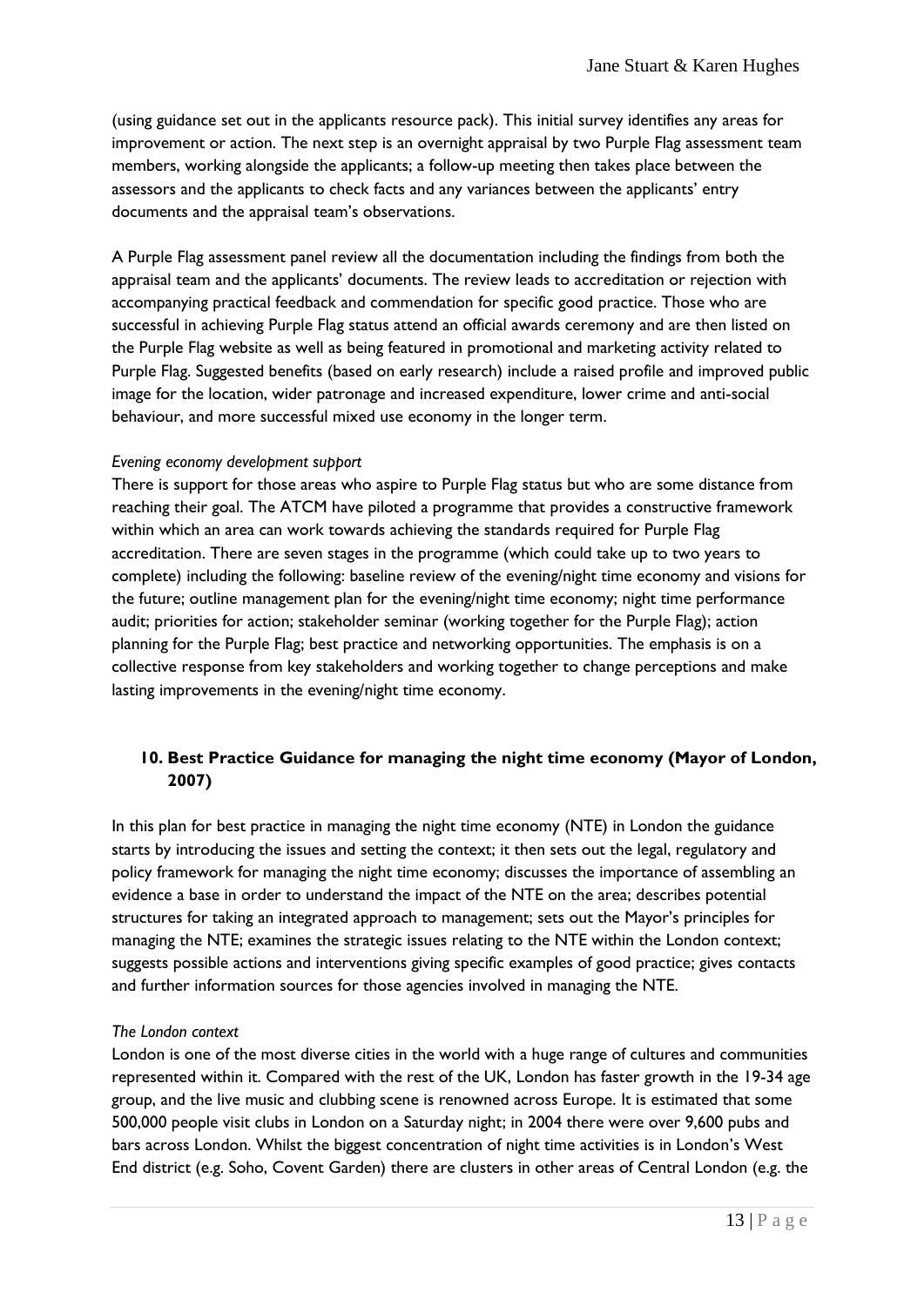South Bank) as well as in both larger and smaller town centres that make up the rest of the London area. Whilst London"s night time activities play an important role in local economies and communities, large scale late night entertainment can also bring disadvantages (e.g. noise, disturbance, violence, anti-social behaviour). In order to manage the negative impact of the NTE the concept of the Entertainment Management Zone (EMZ) has been adopted which is a pro-active approach, providing integrated action by a range of agencies which can be applied to a particular area or town centre where management of the NTE is appropriate.

#### *The policy, legal and regulatory framework*

A number of National policies and local strategies provide the framework for managing the NTE in London. These range from statutory guidance for local planning authorities such as a Planning Policy Statement 'Planning for Town Centres' which refers specifically to managing the evening and night time economy, to the National Alcohol Harm Reduction Strategy for England which sets out a cross government approach to creating partnerships at both national and local levels to tackle alcohol misuse. Other statutory legislation includes the Licensing Act (2003) which gives licensing functions to local authorities (requiring them to produce a local policy) and sets out objectives such as public safety and the prevention of crime and disorder; the Anti-Social Behaviour Act (2003) provides local agencies with the legal tools to tackle anti-social behaviour e.g. by the introduction of ASBOs. Under the London Plan the Mayor is also able to introduce "statutory Mayoral strategies" for example the Ambient Noise Strategy (covering noise management), a Transport Strategy, and the Mayor"s Municipal Waste Management Strategy (aiming to improve the cleanliness of London Streets and combat environmental crime).

#### *Assembling an evidence base*

In order to decide how the NTE should be managed it is important to understand local issues. In preparation for their Best Practice Guide the Greater London Authority (GLA) funded studies of the night time economy in defined areas such as Camden and Ealing. For example, Camden Borough Council and the Greater London Authority worked together for 18 months to gather evidence and information from a wide range of council departments as well as the Metropolitan police; consultation exercises were also conducted locally. Initial evidence gathered from existing data sources highlighted gaps in local knowledge regarding town centres at night and research was commissioned to fill these gaps; the resulting study served as the baseline assessment for the night time economy in Camden town. Other boroughs, for example the Westminster City Council, commissioned their own studies of night time activities locally and both Westminster and Camden use police night time crime and incident data to monitor crime and disorder trends in their areas (as the association between alcohol consumption and violence is well documented).

#### *Co-ordinating management of the NTE and elements of an integrated approach*

Whilst the guidance acknowledges that individual London boroughs are best placed to identify who should be involved in managing their local NTE, the key theme is that whilst the structure may vary a multi-agency co-ordinated partnership approach is important. It is suggested that management groups involve local stakeholders such as licensees and local business groups; engage locally elected councillors, Primary Care Trusts and other health care organisations who work at night and experience the impact of the NTE, as well as a local police co-ordination group such as the Crime and Disorder Reduction partnership. It may be the case that the local police might take the initiative to organise a local management group, a local business partnership or perhaps a regeneration group. In co-ordinating the NTE it is suggested that a balanced range of interests are represented in the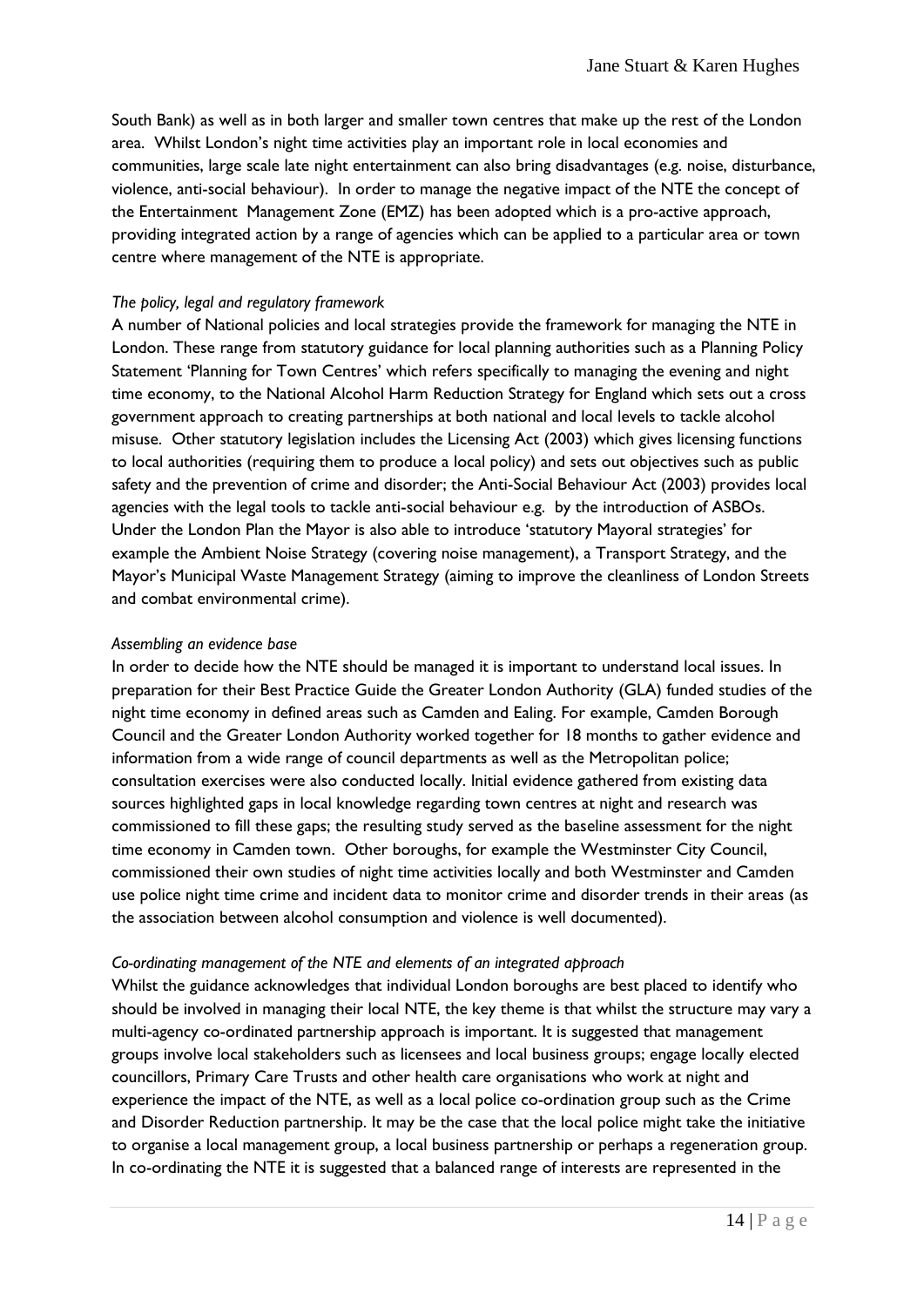management group and that the structure of the group be tailored to the scale and the nature of the night time issues. The need for integrated action by a range of stakeholders is emphasized and these might include agencies concerned with licensing, noise, environmental protection, waste and cleansing, policing, education and transport matters.

#### *Actions and interventions*

A number of studies carried out to investigate the NTE have identified a common set of issues associated with evening and late night entertainment activities, and parallel to these a potential set of tools and interventions that could help alleviate their impact. This section of the guidance provides examples of a number of actions and interventions that could be used to address the impact of the NTE and gives examples of best practice. For example, the Bar Entertainment and Dance Association have produced a good practice guide for dispersing patrons at the end of the night:

*The guidance highlights the need for venues to consider issues such as transport, staffing and cloakrooms, the use of internal music, lighting and announcements to encourage people to leave quietly, and to ensure litter outside premises is picked up. It recognises that there is a specific role for door staff in encouraging people to leave quietly and ensure they do not take drinks outside the venue. Policies may include reducing music volume towards the end of the night or providing a wind down or "chill-out" hour when food and soft drinks are served and people can wait for taxis. (City of London Best Practice Guidance 2007 p49 Box 8.5)*

Another example is the Norwich SOS Bus which provides assistance to clubbers and party goers in the city who may be injured and/or intoxicated, have drug related needs, or be distressed and unable to get home. A number of agencies are involved in this project including the police, the local authority, the Primary Care Trust, local churches and the YMCA. The bus operates every Friday and Saturday night between 9 pm and 3 am:

*People requiring first aid can be treated and can be taken to casualty by a support vehicle if necessary. Staff can also arrange for a taxi from the bus or contact a friend or relative of the person to arrange a lift home, the bus then operates as a safe place for them to await collection. Whilst the*

*Bus is designed to meet the immediate needs of people rather than more complicated or long term issues, contact details and copies of advice and information leaflets from help agencies are kept on the bus and clients advised about where they can seek help*.

*(City of London Best Practice Guidance 2007 p60 Box 8.13)*

The London Borough of Westminster has formed a "joined up" approach to tackling enforcement issues in their NTE:

*Westminster"s "24 Hour Operations" team deals with illegal street trading, noise, illegal tables and chairs, market inspection, removal of prostitute cards, regulation of night clubs and late night cafes and mobile CCTV surveillance. A 24 hour dedicated call centre takes calls from the public regarding these issues. Hand held computers enable the team to connect to council IT systems and enable closer co-operation and information sharing. Westminster also map hotspot incidents. The council also take into account other factors including Environmental Health reports looking at issues such as health and safety, food regulation and fire safety records to provide a broad indication of potential areas where there may be impacts.*

*(City of London Best Practice Guidance 2007 p56 Box 8.9)*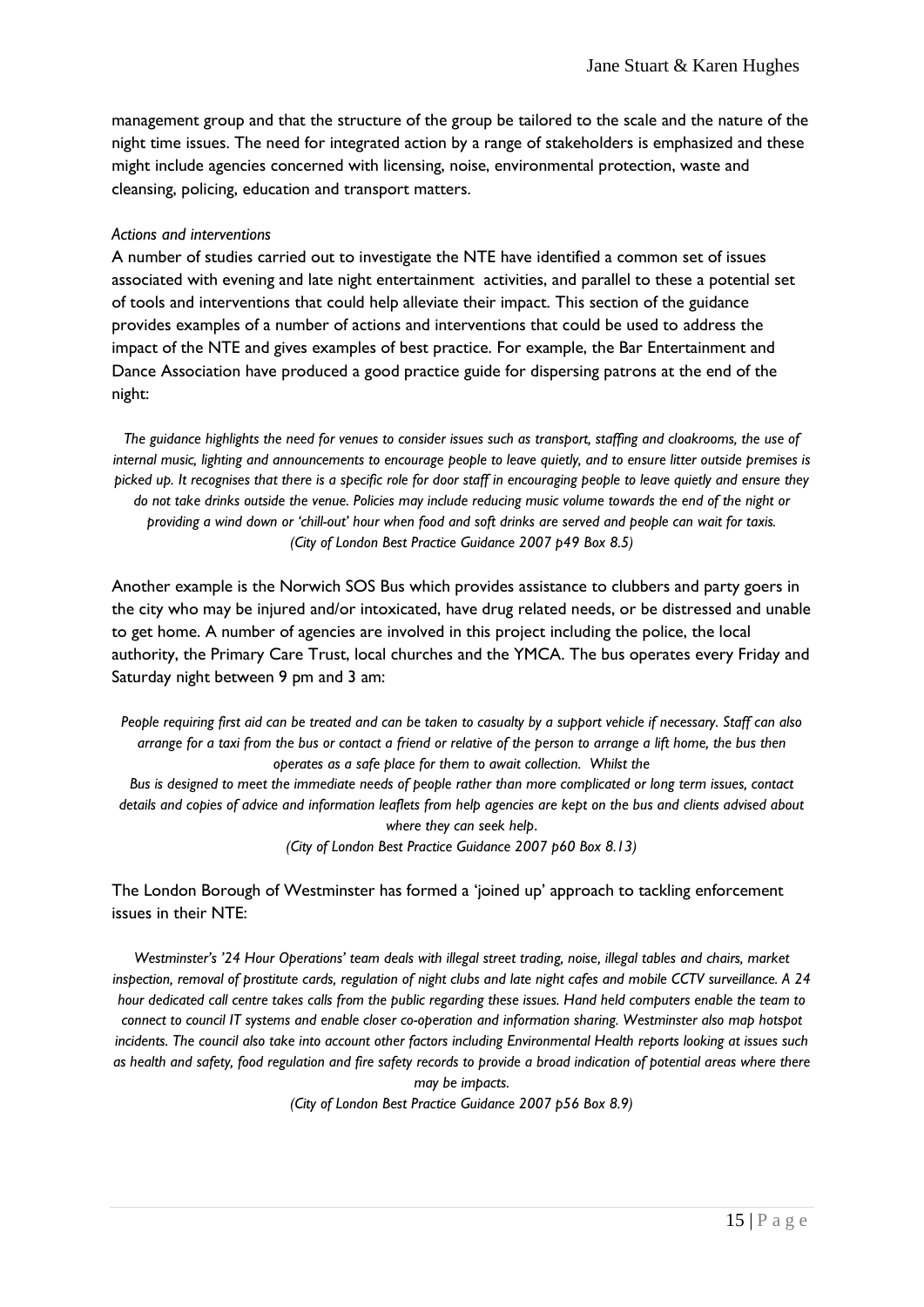## **Table of Reviews, Reports, Best Practice Guides and journal articles**

| <b>Reviews</b>                                                                                                       |                                                                                                |                                 |  |
|----------------------------------------------------------------------------------------------------------------------|------------------------------------------------------------------------------------------------|---------------------------------|--|
| Jones L et al. (2009) FASE Project. Reducing harm in drinking environments; a systematic review of                   |                                                                                                |                                 |  |
| approaches. Liverpool. Centre for Public Health. Liverpool John Moores University.                                   |                                                                                                |                                 |  |
| Calafat A, Montse J, Duch MA. (2009) Preventative interventions in nightlife: a review. Addicciones,                 |                                                                                                |                                 |  |
| 21,4:387-414                                                                                                         |                                                                                                |                                 |  |
| Thom B, Bayley M. (2007) Multi-component programmes: an approach to prevent and reduce                               |                                                                                                |                                 |  |
| alcohol-related harm. York. Joseph Rowntree Foundation.                                                              |                                                                                                |                                 |  |
| Graham K, Homel R. (Eds) (2008) Raising the Bar: Preventing aggression in and around bars, pubs                      |                                                                                                |                                 |  |
| and clubs. Cullompton, Devon, Willan Publishing.                                                                     |                                                                                                |                                 |  |
|                                                                                                                      |                                                                                                |                                 |  |
|                                                                                                                      |                                                                                                |                                 |  |
| <b>Best Practice guides</b><br>Safe. Sensible. Social                                                                |                                                                                                |                                 |  |
|                                                                                                                      | Alcohol strategy local                                                                         | Home Office, DoH                |  |
|                                                                                                                      | implementation tool kit (January                                                               |                                 |  |
|                                                                                                                      | 2008)                                                                                          |                                 |  |
| <b>City of London</b>                                                                                                | Best practice guidance, Mayor of                                                               | <b>Greater London Authority</b> |  |
| Managing the night time economy                                                                                      | London (March 2007)                                                                            |                                 |  |
|                                                                                                                      |                                                                                                |                                 |  |
| <b>Purple Flag for better town</b>                                                                                   | <b>Accreditation scheme 2008</b>                                                               | The Civic Trust, London         |  |
| centres at night                                                                                                     |                                                                                                |                                 |  |
|                                                                                                                      |                                                                                                |                                 |  |
| <b>Community Based programmes</b>                                                                                    | aim                                                                                            |                                 |  |
| <b>CMCA</b> (Communities Mobilising                                                                                  | To reduce youth access to alcohol                                                              |                                 |  |
| for Change on Alcohol)                                                                                               |                                                                                                |                                 |  |
|                                                                                                                      | Wagenaar AC, Perry CL. (1994) Community Strategies for the Reduction of Youth Drinking: theory |                                 |  |
| and application. Journal of Research on Adolescence, 4, 2:319-345                                                    |                                                                                                |                                 |  |
|                                                                                                                      |                                                                                                |                                 |  |
| Wagenaar AC. et al. (1996) Sources of Alcohol for underage drinkers. Journal of Studies on Alcohol,<br>57, 3:325-333 |                                                                                                |                                 |  |
| Wagenaar AC. et al. (1999) Communities Mobilizing for Change on Alcohol: lessons and results                         |                                                                                                |                                 |  |
|                                                                                                                      | from a 15-community randomized trial. Journal of Community Psychology, 27, 3:315-326           |                                 |  |
|                                                                                                                      | Wagenaar AC. et al. (2000a) Communities Mobilizing for Change on Alcohol: effects of a         |                                 |  |
| randomized trial on arrests and traffic crashes. Addiction, 95, 2:209-217                                            |                                                                                                |                                 |  |
|                                                                                                                      |                                                                                                |                                 |  |
| Wagenaar AC. et al. (2000b) Communities Mobilizing for Change on Alcohol: outcomes from a                            |                                                                                                |                                 |  |
| randomized community trial. Journal of Studies on Alcohol, 61,1:85-94                                                |                                                                                                |                                 |  |
| Wagenaar AC. et al. (2005) Preventing youth access to alcohol: outcomes from a multi-community                       |                                                                                                |                                 |  |
| time-series trial. Addiction, 100: 335-345                                                                           |                                                                                                |                                 |  |
|                                                                                                                      |                                                                                                |                                 |  |
| <b>SNAPP</b> (Sacramento                                                                                             | RBS training, law enforcement                                                                  |                                 |  |
| Neighbourhood Alcohol                                                                                                |                                                                                                |                                 |  |
| Prevention Project)                                                                                                  |                                                                                                |                                 |  |
| Treno AJ et al. (2007) The Sacramento Neighbourhood Alcohol Prevention Project: outcomes from                        |                                                                                                |                                 |  |
| a community prevention trial. Journal of Studies on Alcohol and Drugs, 68, 2:197-207                                 |                                                                                                |                                 |  |
|                                                                                                                      |                                                                                                |                                 |  |
| <b>AMOD "A Matter of a</b>                                                                                           | RBS training, ban on advertising                                                               |                                 |  |
| Degree"                                                                                                              |                                                                                                |                                 |  |
|                                                                                                                      | Weitzemann ER, Nelson TF, Wechsler H.(2003) Assessing success in a coalition-based             |                                 |  |
| environmental prevention programme targeting alcohol abuse and harms. Nordic Journal of Substance                    |                                                                                                |                                 |  |
| Use, 20:1-9                                                                                                          |                                                                                                |                                 |  |
| Weitzemann ER et al. (2004) Reducing drinking and related harms in college: evaluation of the "A                     |                                                                                                |                                 |  |
| Matter of Degree" Program. American Journal of Preventative Medicine, 27,3:187-196                                   |                                                                                                |                                 |  |
|                                                                                                                      |                                                                                                |                                 |  |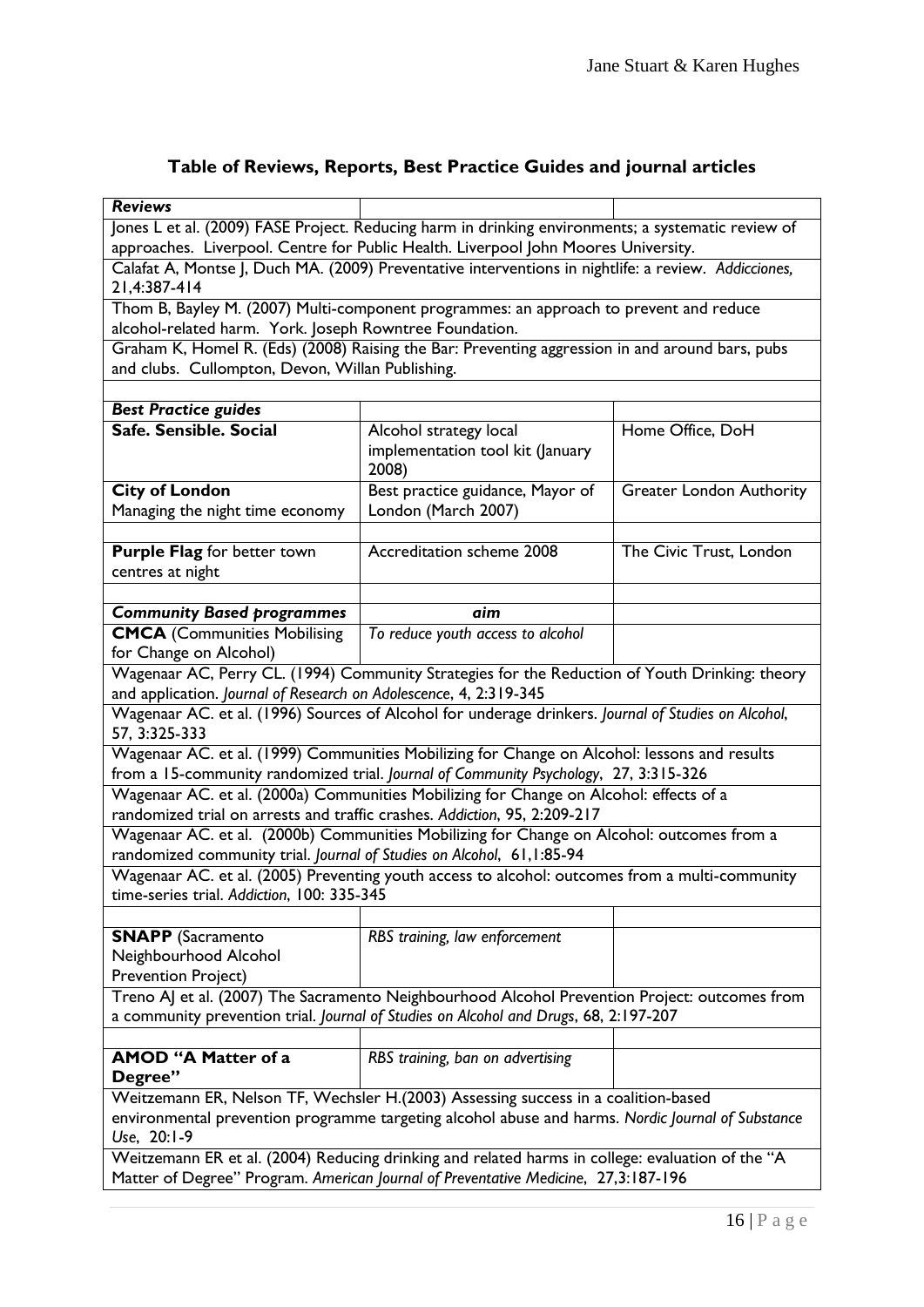Nelson TF, Weitzman ER, Wechsler H. (2005) The effect of a campus-community environmental alcohol prevention initiative on student drinking and driving: results from the "A Matter of Degree" programme evaluation. *Traffic Injuries Prevention*, 6(4):323-30

| <b>Community Trials Project</b>                                                                    | RBS training, enhanced law                                                                           |  |  |
|----------------------------------------------------------------------------------------------------|------------------------------------------------------------------------------------------------------|--|--|
|                                                                                                    | enforcement, reduce underage                                                                         |  |  |
|                                                                                                    | access to alcohol, drink driving                                                                     |  |  |
|                                                                                                    | Holder HD et al. (1997) Evaluation design for a community prevention trial - an environmental        |  |  |
| approach to reduce alcohol-involved trauma. Evaluation Review, 21: 140-165                         |                                                                                                      |  |  |
| Holder HD (2000) Community prevention of alcohol problems. Addictive Behaviours, 25, 6: 843-59     |                                                                                                      |  |  |
| Holder HD (2001) Community prevention trials: a respectful partnership. American Journal of Health |                                                                                                      |  |  |
| Behaviour, 13,25: 234-44                                                                           |                                                                                                      |  |  |
| Holder HD (2004) Community prevention of young adult drinking and associated problems. Alcohol     |                                                                                                      |  |  |
| Research and Health, 28: 245-249                                                                   |                                                                                                      |  |  |
|                                                                                                    |                                                                                                      |  |  |
| <b>Stockholm Prevents Alcohol</b>                                                                  | RBS training, law enforcement                                                                        |  |  |
| and Drug Problems (STAD)                                                                           |                                                                                                      |  |  |
| <b>Project</b>                                                                                     |                                                                                                      |  |  |
|                                                                                                    | Wallin E, Gripenberg J, Andreasson S. (2002) Too drunk for a beer? A study of overserving in         |  |  |
| Stockholm, Addiction, 97:901-907                                                                   |                                                                                                      |  |  |
| Wallin E. (2004) Responsible Beverage Service, Effects of a Community Action. Stockholm:           |                                                                                                      |  |  |
| Karolinska Institute.                                                                              |                                                                                                      |  |  |
| Wallin E, Lindewald B, Andreasson S. (2004) Institutionalisation of a Community Action Program     |                                                                                                      |  |  |
| Targeting Licensed Premises in Stockholm, Sweden. Evaluation Review, 28,5:396-419                  |                                                                                                      |  |  |
| Wallin E, Gripenberg J, Andreasson S. (2005) Overserving at Licensed Premises in Stockholm:        |                                                                                                      |  |  |
|                                                                                                    | Effects of a Community Action Program. Journal of Studies on Alcohol, 66: 806-814                    |  |  |
|                                                                                                    | Wallin E. (2007) dissemination of Prevention: Community Action Targeting Alcohol Use-Related         |  |  |
|                                                                                                    | Problems at Licensed Premises. Substance Use and Misuse, 42, 12-13: 2085-2097                        |  |  |
|                                                                                                    |                                                                                                      |  |  |
| <b>Surfers Paradise Safety</b>                                                                     | Code of practice for nightclub                                                                       |  |  |
| <b>Action Project</b>                                                                              | managers, venue management                                                                           |  |  |
|                                                                                                    | Homel R et al. (1996) Preventing Alcohol-Related Crime through Community Action: the Surfers         |  |  |
|                                                                                                    | Paradise Safety Action Project. In Homel, R. (Ed.) Policing for Prevention: Reducing Crime, Public   |  |  |
| Intoxication and Injury. Monsey, New York, Criminal Justice Press.                                 |                                                                                                      |  |  |
|                                                                                                    |                                                                                                      |  |  |
| <b>Local Government Safety</b>                                                                     | Code of practice for nightclub                                                                       |  |  |
| <b>Action Projects</b>                                                                             | managers, venue management                                                                           |  |  |
| Hauritz M et al. (1998a) Reducing violence in licensed venues through community safety action      |                                                                                                      |  |  |
| projects: the Queensland experience. Contemporary Drug Problems, 25, 511-551                       |                                                                                                      |  |  |
| Hauritz M et al. (1998b) Reducing violence in licensed venues: community safety action projects.   |                                                                                                      |  |  |
| Canberra, Australia, Australian Institute of Criminology.                                          |                                                                                                      |  |  |
| Homel R et al. (2004) Making licensed venues safer for patrons: what environmental factors should  |                                                                                                      |  |  |
|                                                                                                    |                                                                                                      |  |  |
|                                                                                                    | be the focus of interventions? Drug and Alcohol Review, 23: 19-20                                    |  |  |
|                                                                                                    |                                                                                                      |  |  |
| <b>TASC Tackling Alcohol-</b>                                                                      |                                                                                                      |  |  |
| <b>Related Street Crime</b>                                                                        |                                                                                                      |  |  |
|                                                                                                    | Maguire M. et al. (2003) Reducing alcohol-related violence and disorder: an evaluation of the 'TASC' |  |  |
| project. (Home Office Research Study 265). London: Home Office                                     |                                                                                                      |  |  |
|                                                                                                    | Warburton AL & Sheperd JP (2006) Tackling alcohol-related violence in city centres: effect of        |  |  |
|                                                                                                    | emergency medicine and police intervention. Emergency Medicine Journal 23: 12-17                     |  |  |
|                                                                                                    |                                                                                                      |  |  |
| <b>Additional references</b>                                                                       | Faggiano F and Vigna-Taglianti F Drugs, Illicit - Primary Prevention Strategies.                     |  |  |